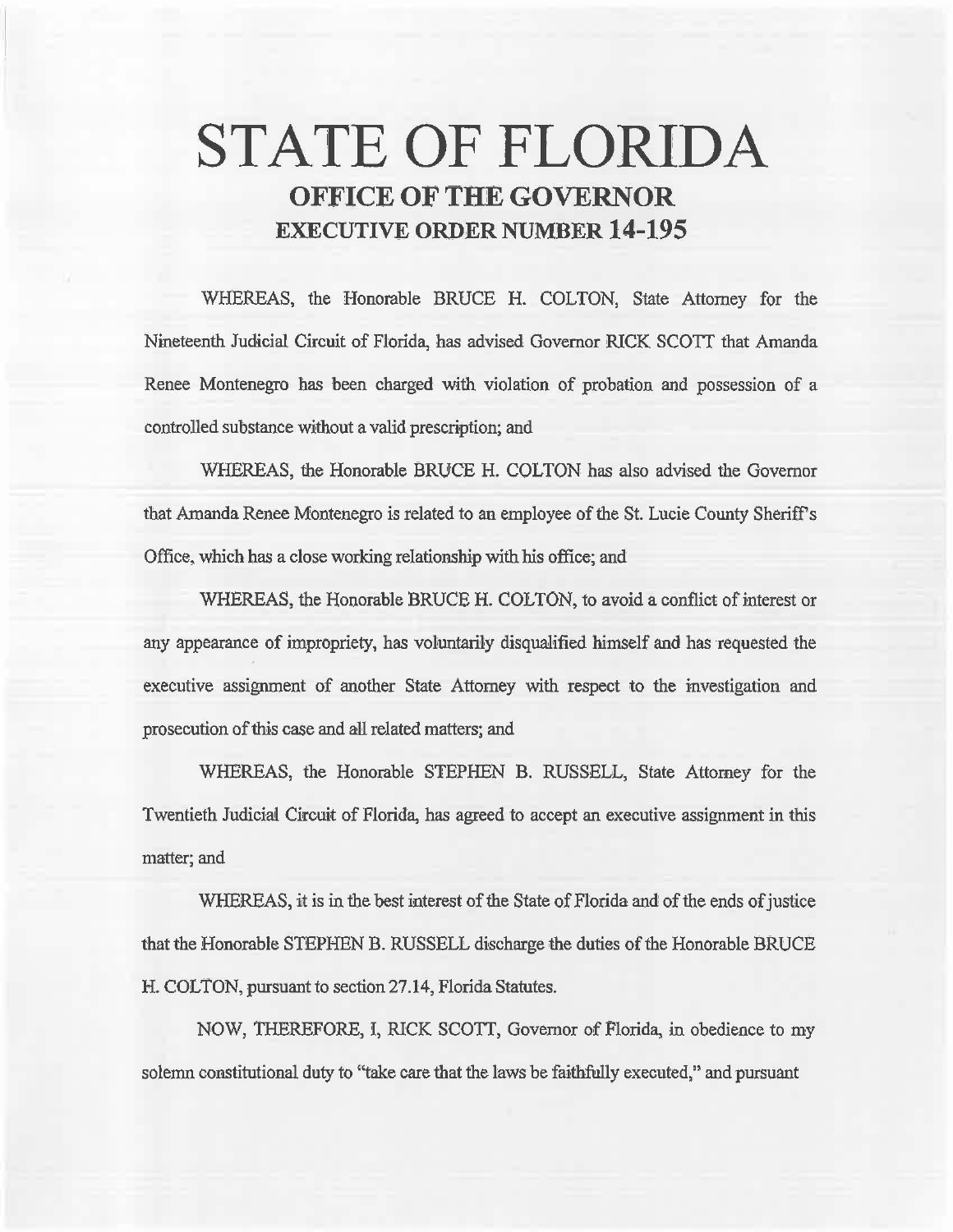to the Constitution and laws of the State of Florida, issue the following Executive Order, effective immediately:

#### Section 1.

The Honorable STEPHEN B. RUSSELL, State Attorney for the Twentieth Judicial Circuit of Florida, referred to as the "Assigned State Attorney," is assigned to discharge the duties of the Honorable BRUCE H. COLTON, State Attorney for the Nineteenth Judicial Circuit of Florida, as they relate to the investigation, prosecution and all matters related to Amanda Renee Montenegro.

### Section 2.

The Assigned State Attorney or one or more Assistant State Attorneys and Investigators, who have been designated by the Assigned State Attorney, shall proceed immediately to the Nineteenth Judicial Circuit of Florida, and are vested with the authority to perform the duties prescribed herein.

## Section 3.

All residents of the Nineteenth Judicial Circuit are requested, and all public officials are directed, to cooperate and render whatever assistance is necessary to the Assigned State Attorney, so that justice may be served.

#### Section 4.

The period of this Executive Assignment shall be for one  $(1)$  year, to and including June 24, 2015.